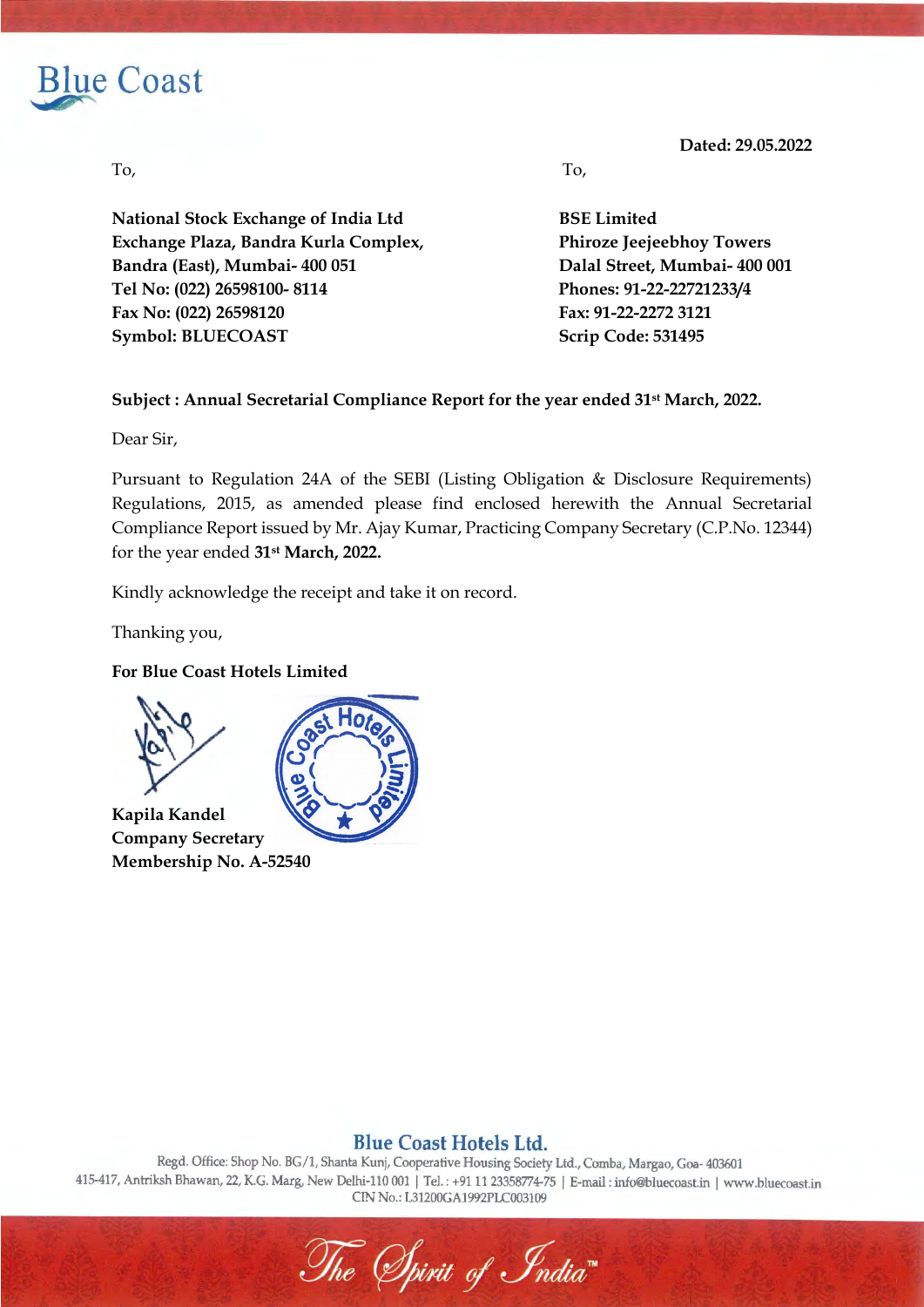# **Ajay.K. & Associates COMPANY SECRETARIES**

@ H No. 227, Street No.1 , Near Primary School, Singhu,Delhi-110040 **(1) Mob No** : **8860287364** 

*1* 

@E::.-mail: csajay12@gmail.com ajay\_cs09@yahoo.com

### *Annual Secretarial Compliance Report*

**Secretarial compliance report of Blue Coast Hotels Limited for the year ended 31st March 2022** 

I Ajay Kumar proprietor of M/ s Ajay. K. & Associates, Company Secretaries have examined:

- (a) all the documents and records made available to us and explanation provided by **Blue Coast Hotels Limited ("the listed entity"),**
- (b) the filings/ submissions made by the listed entity to the stock exchanges,
- (c) website of the listed entity,
- ,(d) any other document/ filing, as may be relevant, which has been relied upon to make this certification, for the year ended **31st March 2022** ("1st **April, 2021 till 31st March, 2022")** in respect of compliance with the provisions of:
- (i) the Securities and Exchange Board of India Act, 1992 (''SEBI Act") and the Regulations, circulars, guidelines issued thereunder; and
- (ii) the Securities Contracts (Regulation) Act, 1956 ("SCRA"), rules made thereunder and the Regulations, circulars, guidelines issued thereunder by the Securities and Exchange Board of India ("SEBI");

The specific Regulations, whose provisions and the circulars/ guidelines issued thereunder, have been examined, include:-

- (a) Securities and Exchange Board of India (Listing Obligations and Disclosure Requirements) Regulations, 2015;
- (b) Securities and Exchange Board of India (Issue of Capital and Disclosure Requirements) Regulations, 2018;
- (c) Securities and Exchange Board of India (Substantial Acquisition of Sharg and Takeovers) Regulations, 2011;
- (d) Securities and Exchange Board of India (Buyback of Securi Regulations, 2018; Not Applicable
- (e) Securities and Exchange Board of India (Share Based Employee Benefits)<br>Regulations, 2014; Not Applicable

#### Page 1 of 3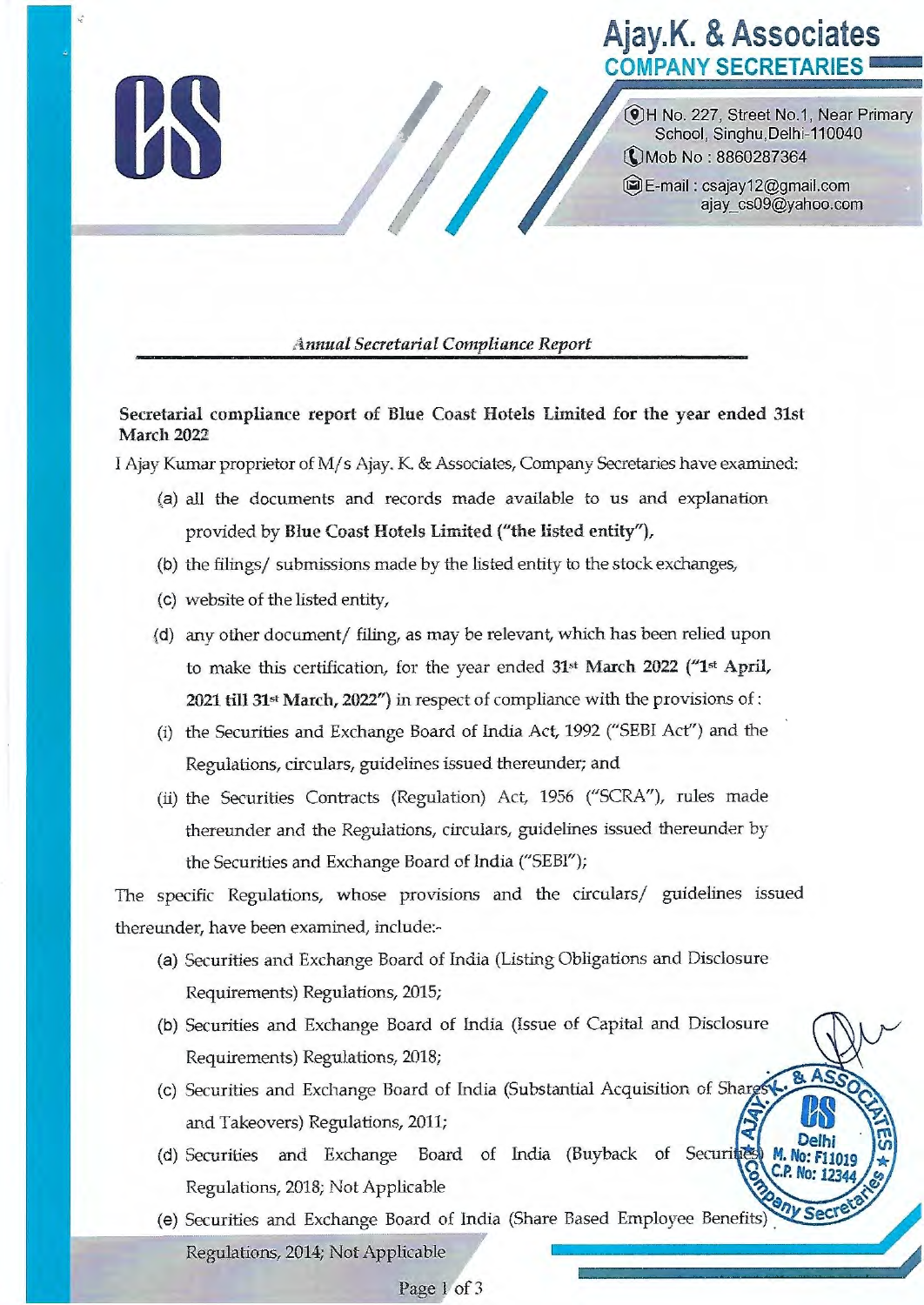- {f) Securities and Exchange Board of India (Issue and Listing of Debt Securities) Regulations, 2008; Not Applicable
- (g) Securities and Exchange Board of India (Issue and Listing of Non-Convertible and Redeemable Preference Shares) Regulations,2013; Not Applicable
- (h) Securities and Exchange Board of India (Prohibition of Insider Trading) Regulations, 2015;
- (i) (Other regulations as applicable)

and circulars/ guidelines issued thereunder;

and based on the above examination, I hereby report that, during the Review Period:

(a) The listed entity has complied with the provisions of the above Regulations and circulars/ guidelines issued thereunder, except in respect of matters specified below:-

| Sr. No | <b>Compliance Requirement</b><br>(Regulations/circulars/ | <b>Deviations</b> | Observations/<br><b>Remarks of the</b> |
|--------|----------------------------------------------------------|-------------------|----------------------------------------|
|        | guidelines including specific<br>clause)                 |                   | Practicing<br>Company<br>Secretary     |
| 'NΑ    |                                                          |                   | NA                                     |

- **(b)** The listed entity has maintained proper records under the provisions of the above Regulations and circulars/ guidelines issued thereunder insofar as it appears from my examination of those records.
- (c) The following are the details of actions taken against the listed entity/ its promoters/ directors/ material subsidiaries either by SEBI or by Stock Exchanges (including under the Standard Operating Procedures issued by SEBI through various circulars) under the aforesaid Acts/ Regulations and circulars/ guidelines issued thereunder:

| Sr.<br>No. | Action taken by | Details of<br>violation | Details of action<br>taken E.g. fines,<br>warning letter,<br>debarment, etc. | Observations/<br>remarks of the<br>Practicing<br>Company<br>Secretary, if<br>anv. |
|------------|-----------------|-------------------------|------------------------------------------------------------------------------|-----------------------------------------------------------------------------------|
| NA         |                 | JA                      |                                                                              |                                                                                   |

(d) The listed entity has taken the following actons to comply with the observations made in previous reports: